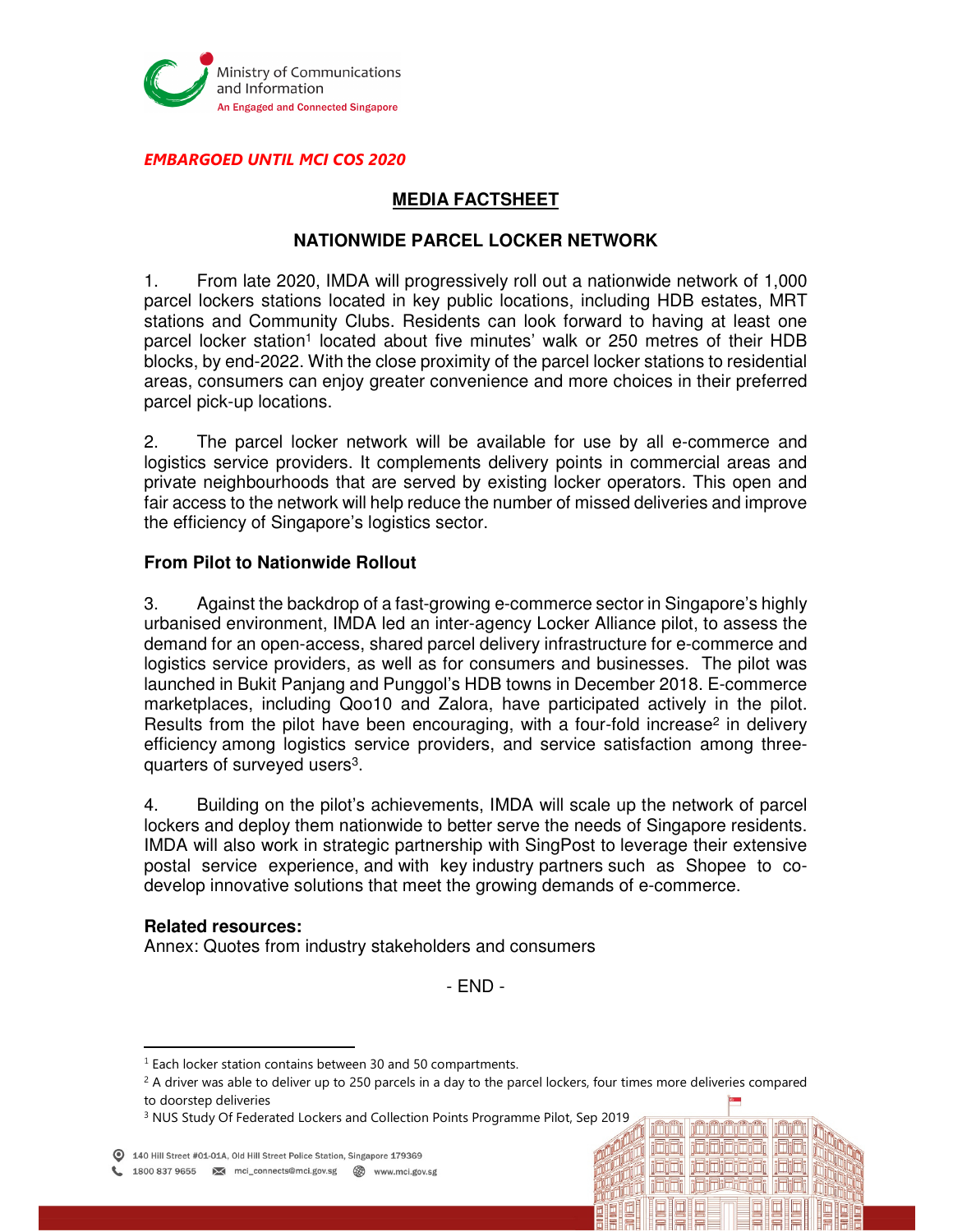# **For media clarification, please contact:**

Christopher <u>KOH</u> (Mr) Senior Manager Communications and Marketing, IMDA DID: (65) 6211 1709 Email: Christopher\_KOH@imda.gov.sg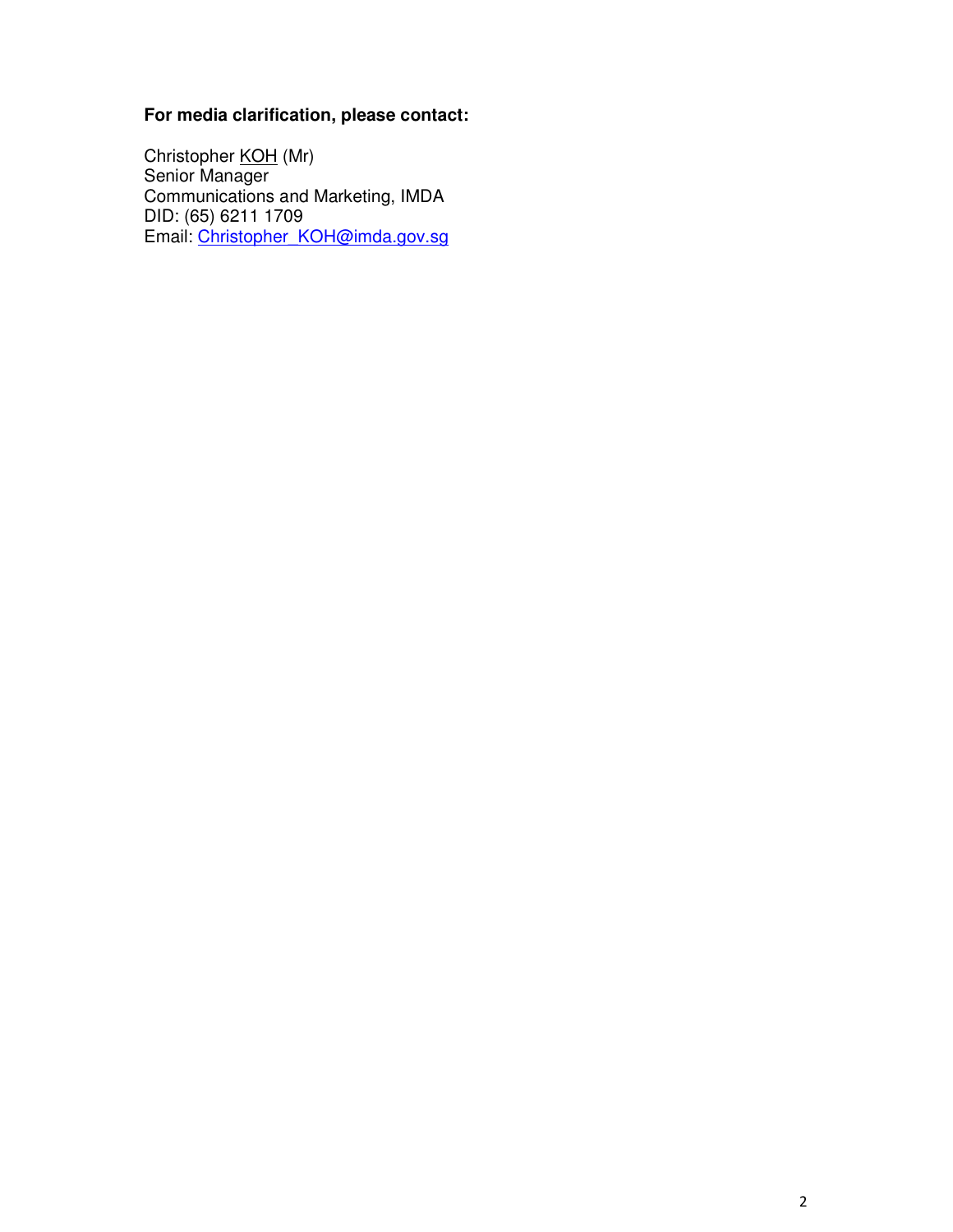#### **Annex: Quotes from industry stakeholders and consumers**

- 1. "Parcel lockers are a more efficient and environmentally sustainable option for last mile delivery and the Locker Alliance network will certainly support Singapore's evolution into a Smart City. blu is proud to have pioneered this project with IMDA through our deployment of the bluPort parcel lockers in the Bukit Panjang township. We will continue to support the goal of enabling productive and innovative logistics services and solutions in Singapore," said **Prashant Dadlani, Founder & CEO, blu**
- 2. "FedEx connects people and possibilities around the world through our global network, and we're delighted to offer customers convenient and secure selfcollection options nationwide. As online shopping grows, our customers continue to search for flexible delivery options. The enhancement of self-collection capabilities underscores our effort to address their evolving shipping and last-mile delivery needs," said **Audrey Cheong, Managing Director of FedEx Express Singapore**
- 3. "As one of the fastest growing e-commerce logistics companies in the region, J&T Express is committed to providing the best delivery experience to consumers. We are very excited about the nationwide parcel locker network as we believe this will give people greater control over their deliveries with increased convenience. At the same time, as an industry, we can reduce our overall carbon footprint and increase our productivity," said **Andrew Sim, CEO, J&T Express**
- 4. "We are wholly supportive of IMDA's initiative to pioneer innovative ways for customers to collect their e-commerce purchases. The nationwide locker project is a great way to provide flexible arrangements for them to receive their goods and is in-line with Lazada's objective to make online shopping more convenient for customers. As e-commerce continues to boom in Singapore, last mile delivery innovations such as the nationwide locker project are not only scalable but necessary," said **Jamil Khan, EVP Logistics, Lazada Singapore**
- 5. "The national locker network together with Parcel Santa's condominium lockers will create an automated collection network of almost 1,500 locations that can serve every resident in Singapore within a 250m distance of their home! This network also unifies and simplifies workflows for last mile players and e-commerce platforms to ensure ultimate ease of use and accessibility. The convenience that brings is extraordinary and furthers IMDA's and the Government's vision of Smart Nation with a literal quantum leap!" said **Jim Huang, Founder & CEO, Parcel Santa**
- 6. "Qoo10 has engaged the Locker Alliance service for almost a year and it has boosted our logistic capacities. Many of our customers are working during the delivery hours. With Locker Alliance, our customers have a higher satisfaction and